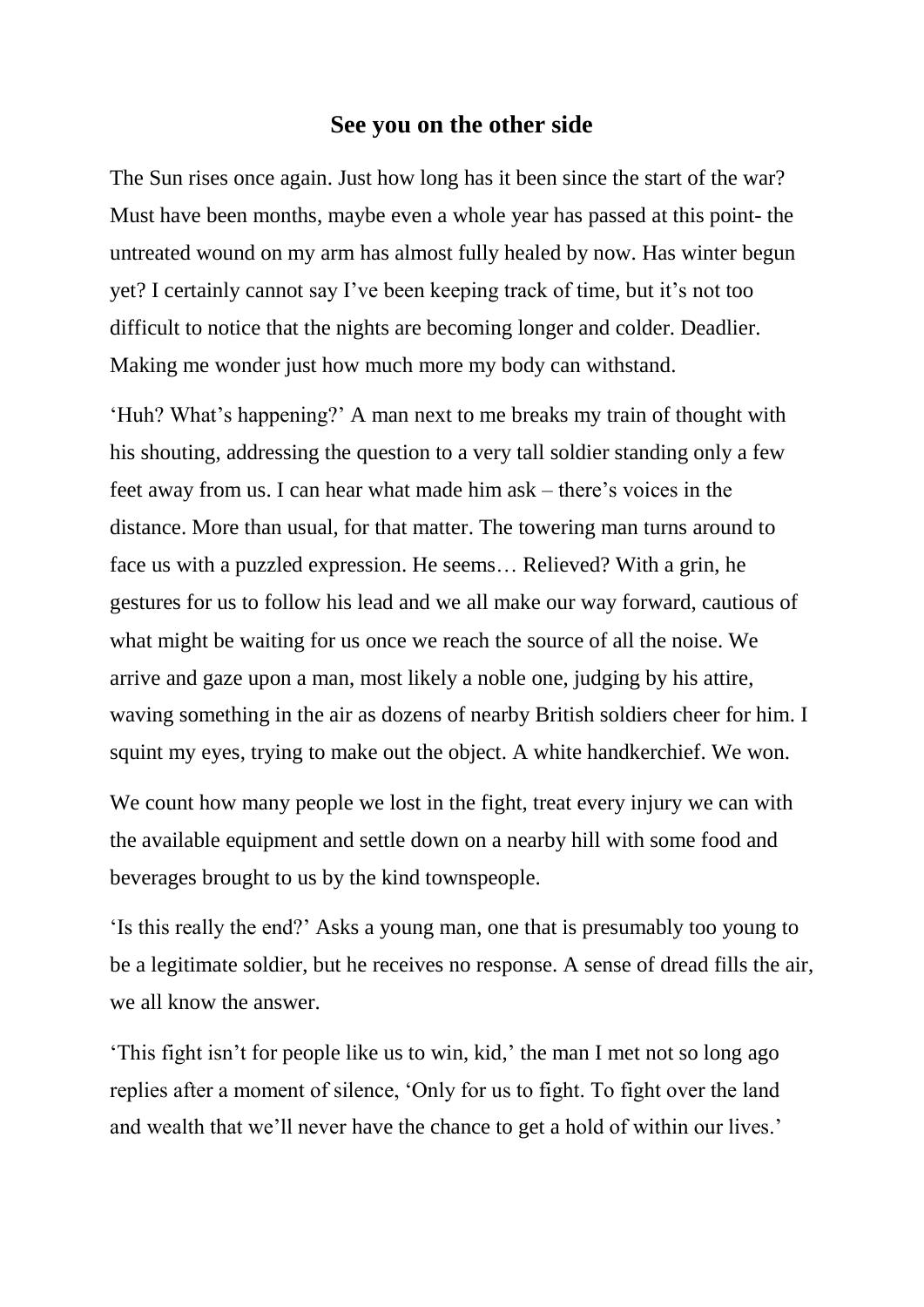'Why so bitter, Ohene?' the tall soldier follows up with questions of his own, a bottle of whiskey in hand, 'The war is over anyway, buddy. Isn't it a time to celebrate?'

A few beverages later, the mood improves as we all get to know each other a little more – something we didn't quite get the chance to do before. Some soldiers begin to sing a song, its melody so familiar. Where have I heard it before? I recall all the songs my mom has sung to me, however I can't seem find the source of that comforting familiarity.

'Where's this song from?' I ask, poking Ohene, 'I think I've heard it before, but I can't quite place it.'

'Ah – Jude, is it?' he wonders before answering my question.

'Jules,' I correct him immediately.

'Right, Jules,' he smiles, his voice suddenly dropping to a whisper as if he's telling me a secret, 'One of the soldiers from the French army sang it when I was on night watch once – a catchy tune, really, not hard to memorize. Just, don't tell others I taught them a song from our enemy, got it? They probably wouldn't like that.' I nod as a response.

'What did the soldier look like?' I continue. However, even with a clue, my mind is just as hazy as before and even more questions start to pop up in my head. The days when I often struggled to survive numbed my senses, made me question even the most essential pieces of knowledge I have.

'Black hair, small figure,' he lists off, 'I didn't get to see his face in the dark, though. You might want to ask Winston over there, he knows everyone.'

He gestures at the tall, muscular, and quite intimidating man from before. As if saying 'Please don't hurt me, I come in peace.', I carefully make my way through the grass towards him. Winston watches at me stagger closer and sit on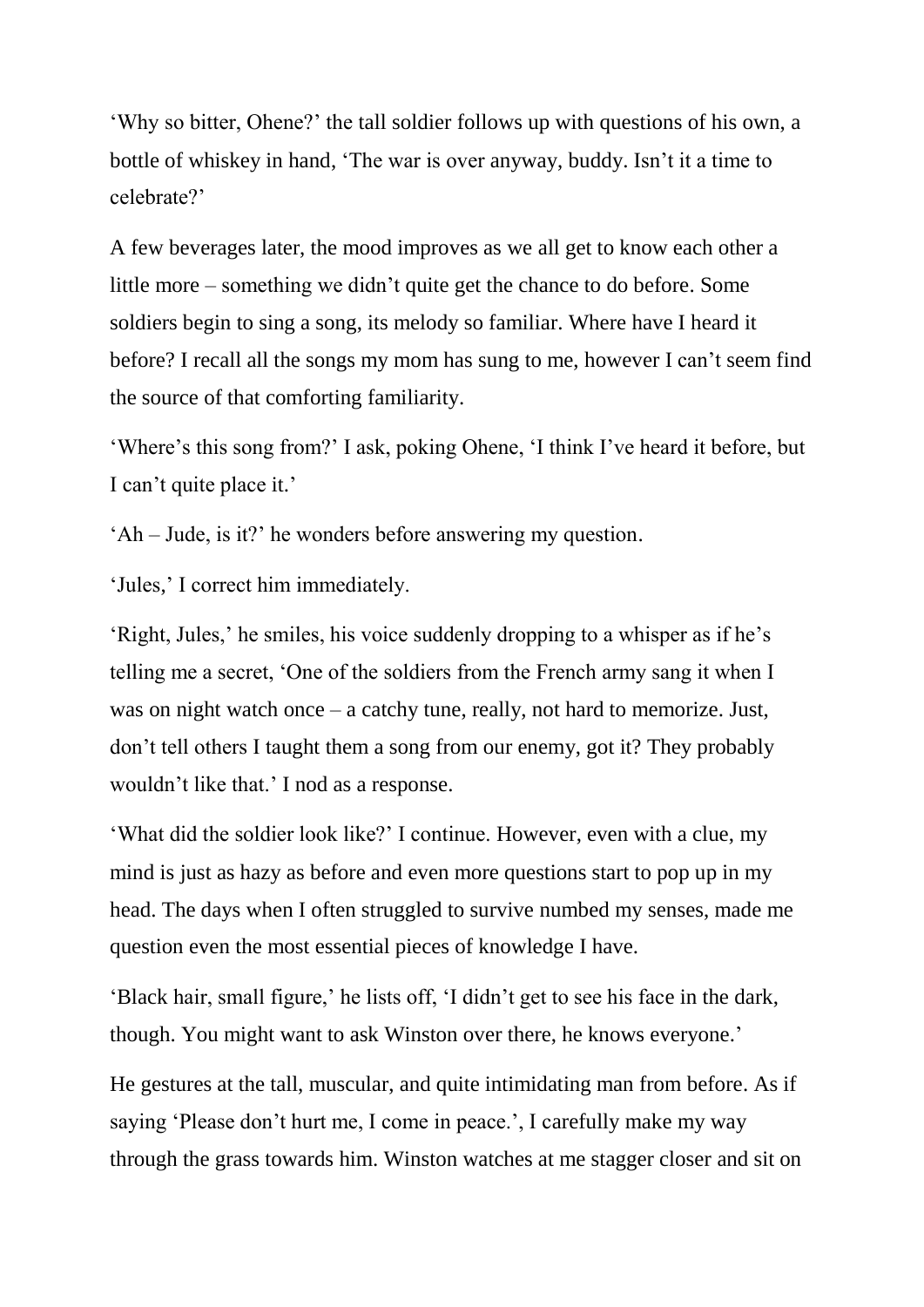the ground next to him, unfazed by the whole ordeal. I try to gain the courage to speak up, but before I manage to get some words out, he begins to talk.

'John, is it?' he asks, taking a sip of some brownish and looking me up and down.

'Jules,' I stutter, mortified. I realize my anxiety is mostly irrational, but I can't seem to get rid of my fear of him. This man, six feet and eight inches tall at the very least, is staring at me like I'm some sort of an easily killed insect.

'This guy over here would like to know who that very short, dark-haired Frenchman was,' Ohene comes to the rescue, presumably after watching me struggle to form a coherent sentence in Winston's frankly terrifying presence.

'You're very shy for a man that has just come straight out of a war,' he chuckles, scooting a little closer to me and spilling a fair amount of alcohol on my shirt, 'His name is Théo, I'm sure. He was the only French soldier who dared to talk to me. Amusing fellow, to say the least. I told him he ought to keep his distance from us, but he never did – makes you wonder if he was just brave and naïve, or if he simply didn't value his life enough.'

Théo? My mind goes blank – I can't believe my memory is already fading at the ripe age of twenty. I focus harder than ever before when suddenly, I remember.

'Hey, I'm Théo,' a young soldier approaches me fearlessly, the soft moon rays illuminating his face. He sits on the grass next to me without any further words, just looking around for about a minute.

'You're not… One of us, are you?' I break the silence eventually, with a bit of a foolish question. Obviously, he's with the French, judging by his clothes and thick accent alone.

'Is that not apparent enough?' he laughs, completely unaware of the strange situation he's created.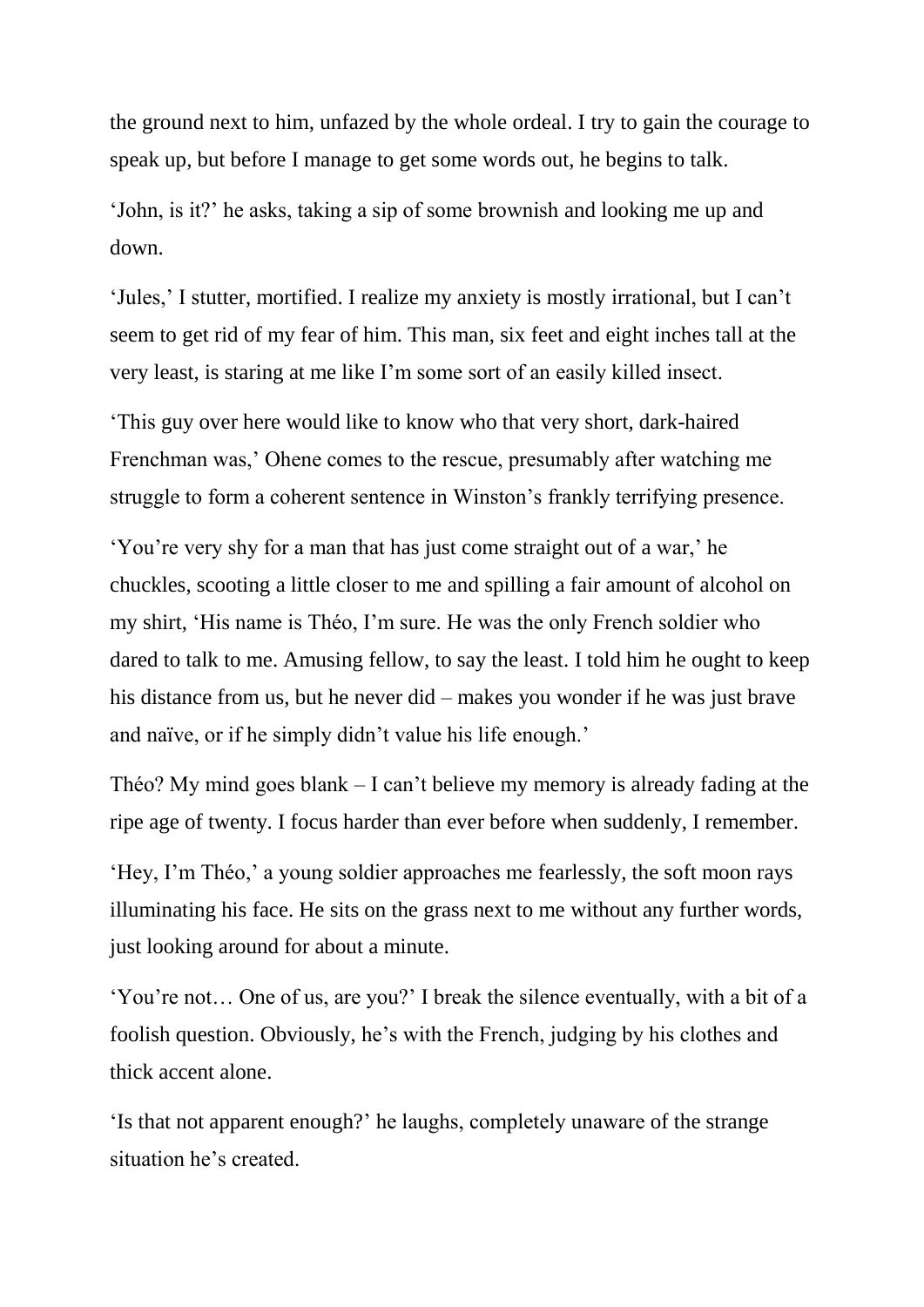'Correct me if I happen to be wrong,' I whisper, trying to recollect my thoughts, 'But, aren't we enemies? Fighting each other?'

'That doesn't mean I have no right to socialize.'

'No, that is exactly what it means,' I scratch my head, trying to comprehend this man's logic. Is he really this naïve? Even I, a complete novice to everything war related, have more common sense than he does.

'Hey, listen, Théo,' I smile at him warmly, putting my arm around his shoulder after making sure no one else is nearby, 'You're going to get killed if you do these kinds of things around here.' He doesn't respond, just stares at me with a blank expression. This man… is really getting on my nerves. He definitely is lucky that even as a soldier, I don't kill unprompted.

'You know, people here are ruthless, the war is not a game. You just haven't seen the ugliest parts of it yet,' I continue trying to explain, as if I'm talking to a child.

Théo smiles, leaning against my arm, 'Well, that's an easy thing to assume.'

Maybe because it's easy to confide in a stranger, we begin to open up to each other. What else can we do? If we were to die tomorrow, at least we should do so after we complain a little and clear our minds from all our problems.

'Your dad also passed away in this war? Shouldn't that make you even more scared of dying too?' I wonder after he brings the topic up.

'I have nothing to lose at this point anymore,' he laughs nervously, avoiding eye contact, 'So why not make the best of this mess while I can?'

'You can still lose your life,' I point out, looking straight at his face and trying to decode his expression, but to no avail. I've known him for over an hour now and not once has he looked vulnerable, even when talking about such painful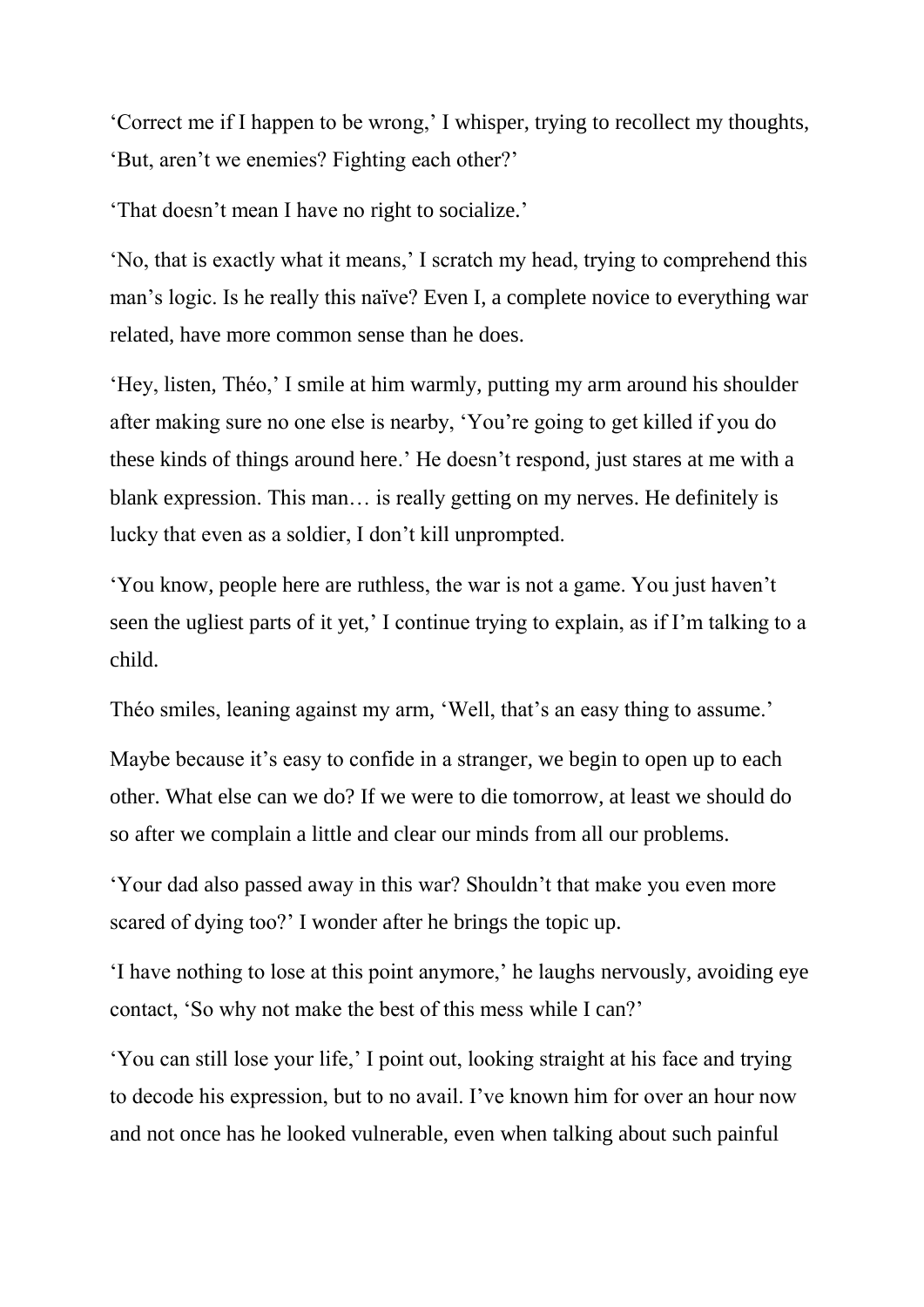memories. Maybe I am a little envious, now that my eyes are still red from crying about his deceased family dog.

'No value to my life now,' he mumbles, observing the stars above us, 'Even if I were to survive, I wouldn't have anywhere to go. I cannot face my mother and siblings, knowing I couldn't protect him. Maybe I should just…'

I want to console him, tell him it's going to be okay, but I know that's what he wants to hear, not what he needs. We're in the middle of a war - maybe it's not going to be okay. Maybe neither of us are going to make it out alive. But right now, that's not what matters. Now, as we sit under the starry sky, our only hope is that if we happen to meet our fates in this fight, we will see each other on the other side.

I lie down on the grass, grabbing his arm and pulling him down with me.

'I will never get sick of this view,' he whispers. I catch a glimpse of his watery eyes fixed on the moon. I pretend not to be aware of it, knowing he's probably trying to hide the fact he's on the verge of crying.

'Then promise me you'll try to stay alive. And once this is over, I promise I'll find you and we can stare at the sky together a little more.'

'That's a big promise to make. Where will we go after that?'

'Wherever our hearts lead us,' I declare loudly, knowing what I just said was awfully cliché. He giggles and after conversing some more, he sings a song for me - the lyrics so dark but a melody so sweet. Before I know it, I wake up with Théo nowhere in sight.

'I had that happen to me once,' Winston shouts after listening to me explain my entire lore involving the short man, 'One day I met this beautiful girl, and we fell in love and when I woke up she wasn't anywhere to be fou-'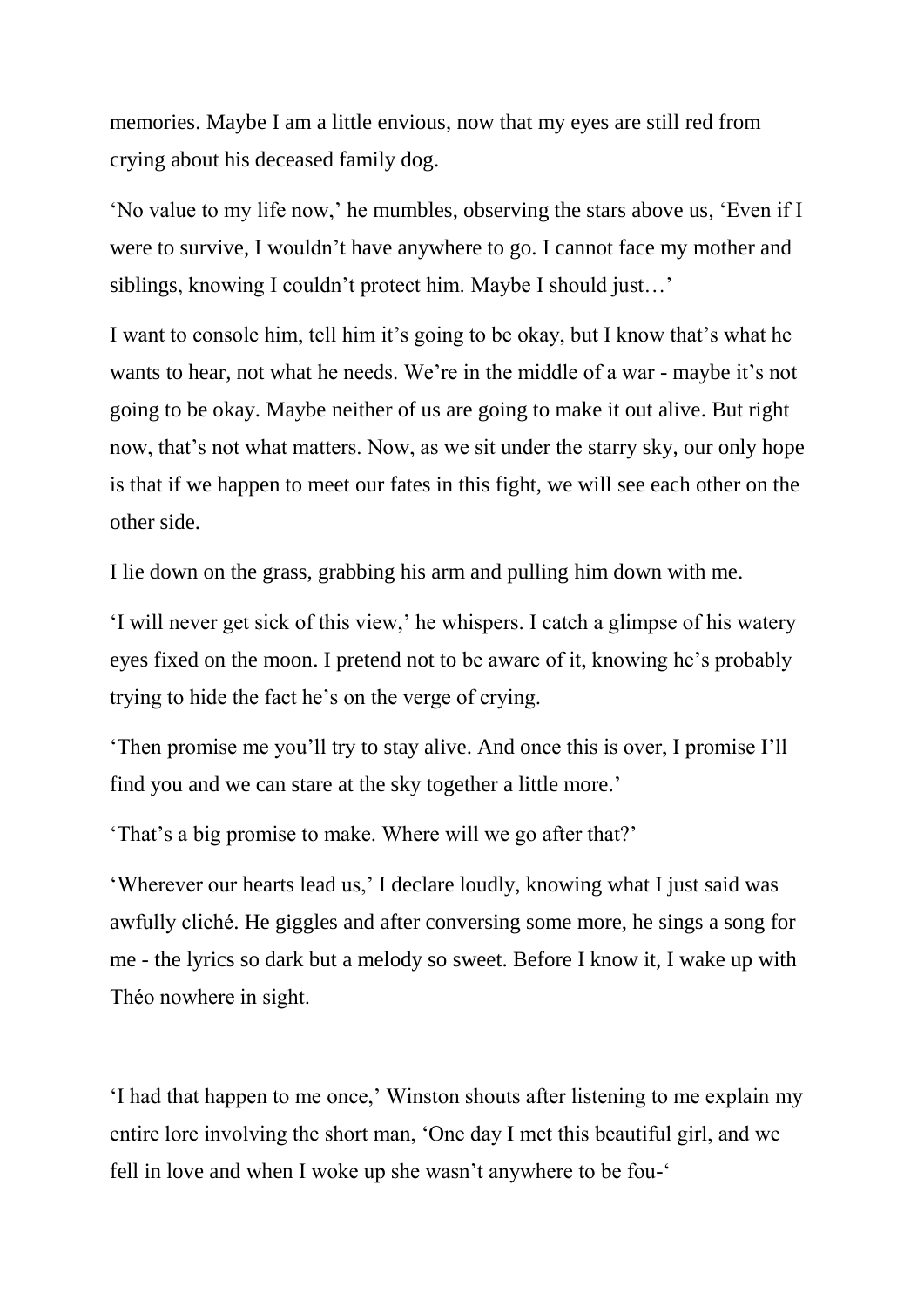'Are you sure you didn't dream of her, Winnie?' Ohene interrupts him, finally confiscating the severely intoxicated man's glass and putting it away. As they drunkenly argue over the existence of Winston's potential partner, I ponder some more.

'Have the French soldiers been escorted yet?' I wonder, trying to wake the almost unconscious Winston up. After some inaudible sounds from his side, he manages to answer.

'They're leaving at sunrise.'

What am I waiting for?

I stand up and immediately start running towards what seems to be a camp nearby. It would've been easy to just ask someone for the directions to the French, but after the surreal set of events that have taken place today, I feel like fully trusting my intuition is sort of justified.

'Where are you going?' I hear a familiar voice behind me and I turn around to face Théo once more in his full roughly five feet tall glory.

'Were you looking for me?' he grins, watching me smile as I finally recognize him, 'I didn't think you'd want to willingly see me again.'

'I keep my promises,' I say, conveniently failing to mention my memory loss prior to this, 'Although, I must admit that I am surprised you didn't get shot back there.'

'You aren't getting rid of me that easily, I did try to stay alive, as I said I would. Also, I'm quite certain you promised to "go with me wherever our hearts lead us", and I want to see what you mean by that.'

'I can show you that right now.'

I grab his slender hand and we silently begin our journey, only occasionally exchanging smiles. This was the only battle that we have survived so far,